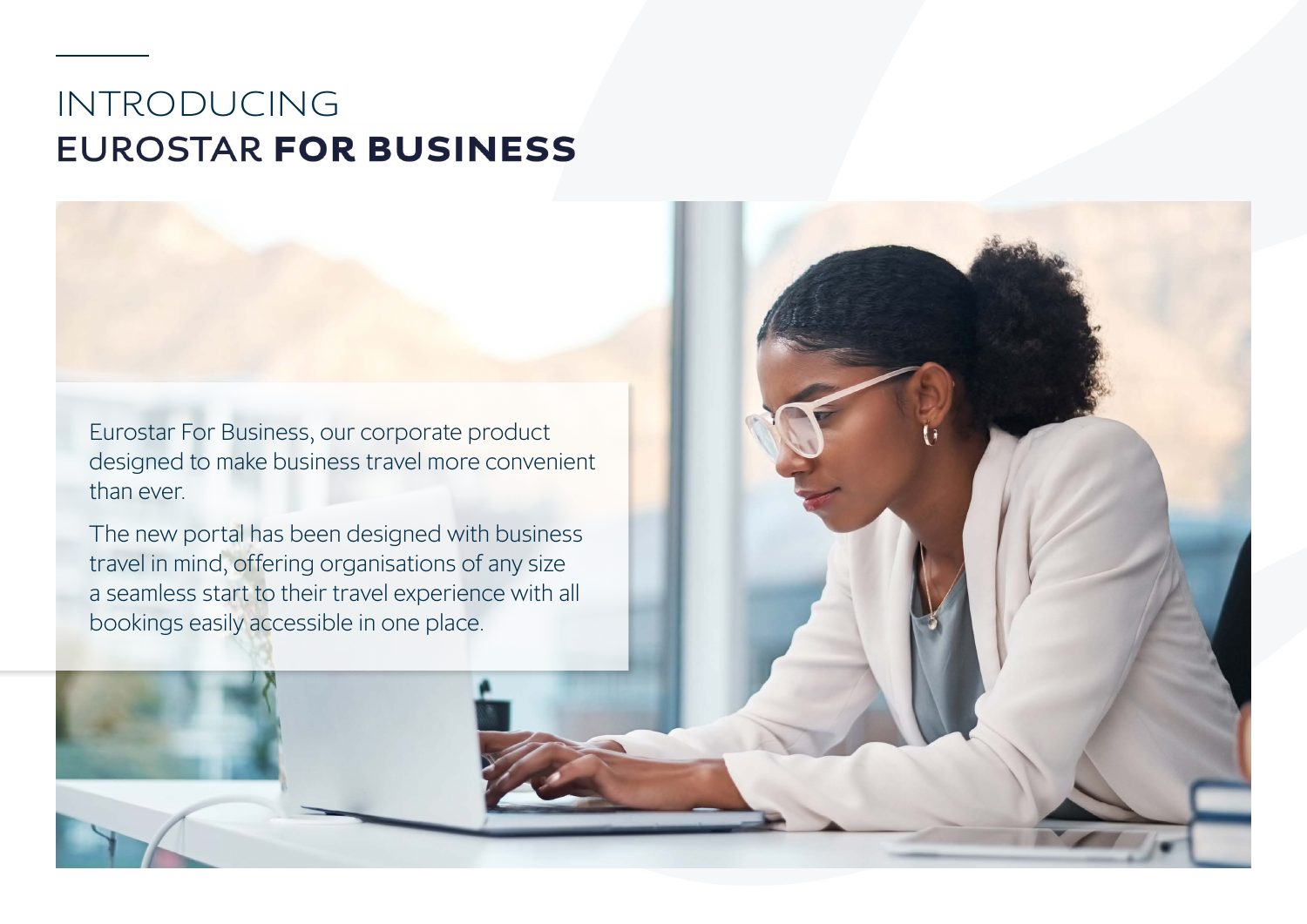# EARN EXCLUSIVE REWARDS AND GREAT BENEFITS THE MORE YOU TRAVEL

For every 15 bookings each company makes, free upgrades or tickets are offered for the next trip. So more frequent travellers can experience travel in a higher travel class and help their company's budget go further.

- Earn an upgrade to Standard Premier for every 15 return trips in Standard
- Earn an upgrade to Business Premier for every 15 return trips in Standard Premier
- Earn a free Business Premier ticket for every 15 return trips in Business Premier

Organisations signed up to the portal will also gain access to tailored content as well as exclusive promotional fares, ensuring they are rewarded for choosing Eurostar for their business trips.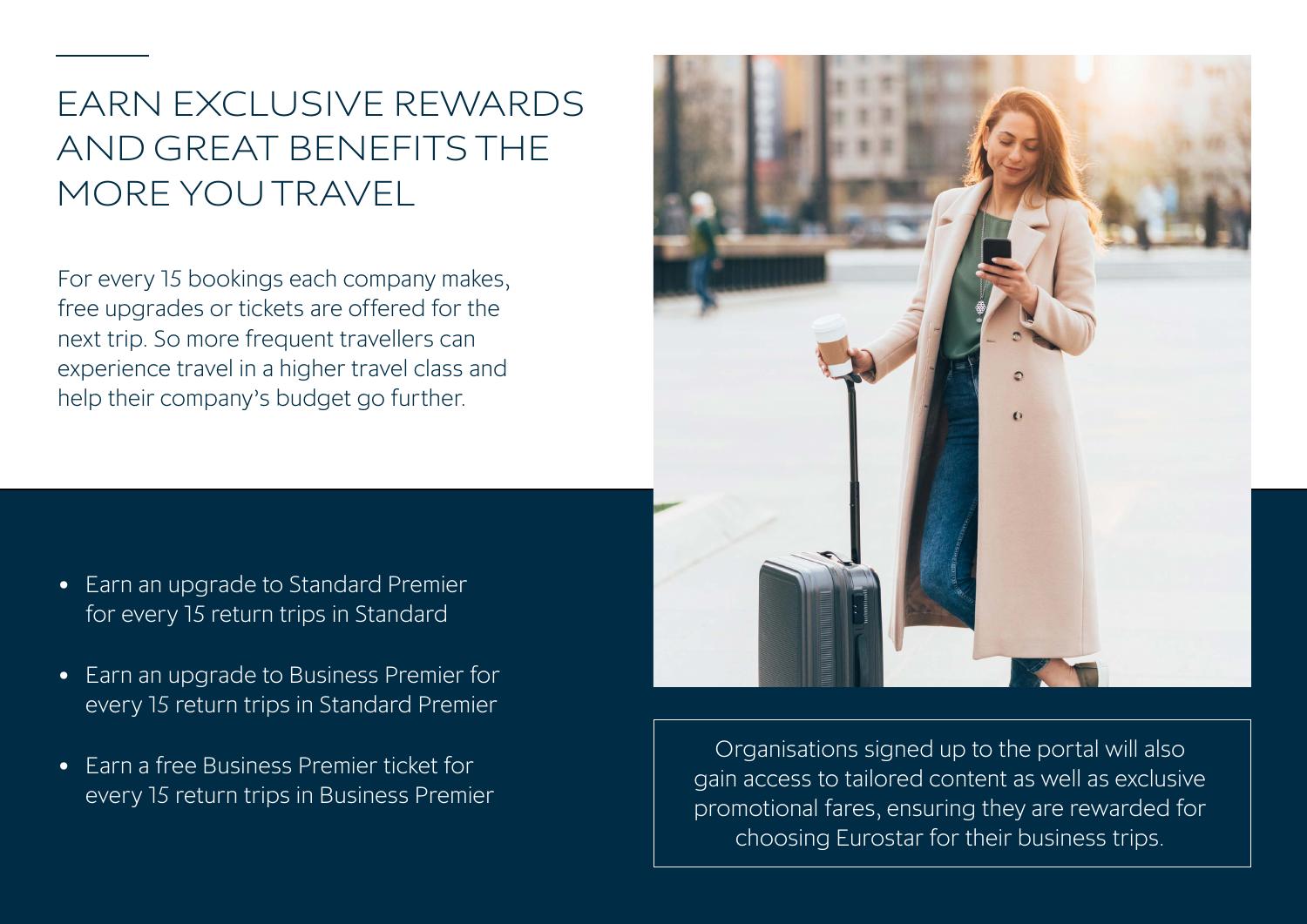### REGISTER FOR FREE

Simply register your company using your company email address. Once registered, account admins can book travel on behalf of their colleagues or employees or invite them to join too so they can manage their own bookings.

A single dashboard shows all bookings in one place, making it easy to track budgets or make changes to existing bookings.

[Go to site](https://www.eurostar.com/uk-en/eurostar-for-business)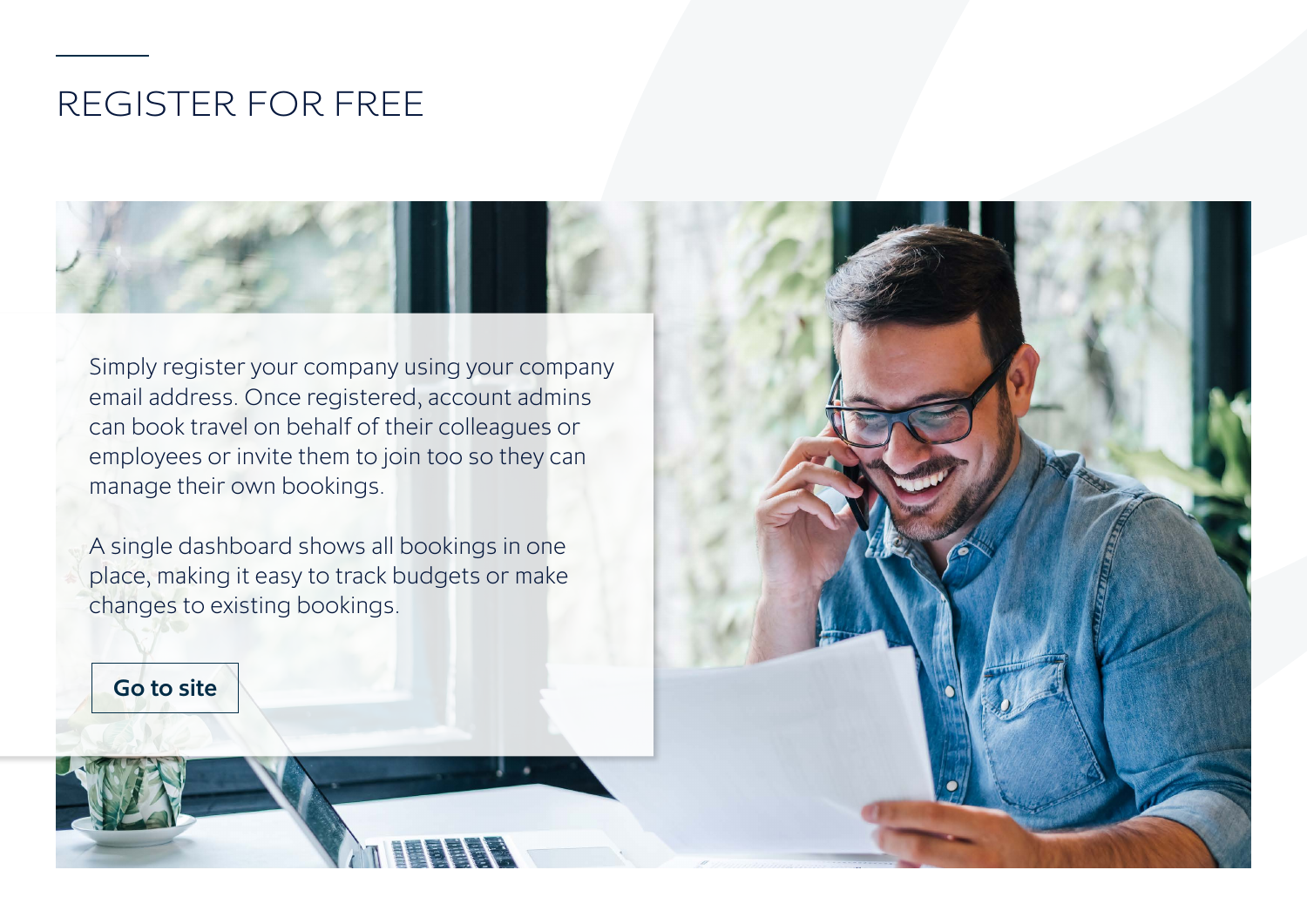## THE SMARTER ROUTE FOR BUSINESS



Travel effortlessly from city centre to city centre with Eurostar at speeds reaching 300 kilometres per hour.

#### THE GREENER WAY TO GO

Reduce your carbon footprint substantially when you travel by Eurostar instead of a plane between our destinations. [Find out more](https://www.eurostar.com/uk-en/tread-lightly)

#### ARRIVE READY FOR BUSINESS

With a choice of 3 travel classes, you can be productive from the moment you board in Standard, Standard Premier or Business Premier. [Find out more](https://www.eurostar.com/uk-en/travel-info/travel-planning/travel-classes)

#### TAKING YOU THERE WITH CARE

Your wellbeing is our priority. Our trains are deep cleaned before every journey and we'll ensure you have enough space at all times.  [Find out more](https://www.eurostar.com/uk-en/travel-info/travel-safe-with-eurostar/keeping-you-safe)